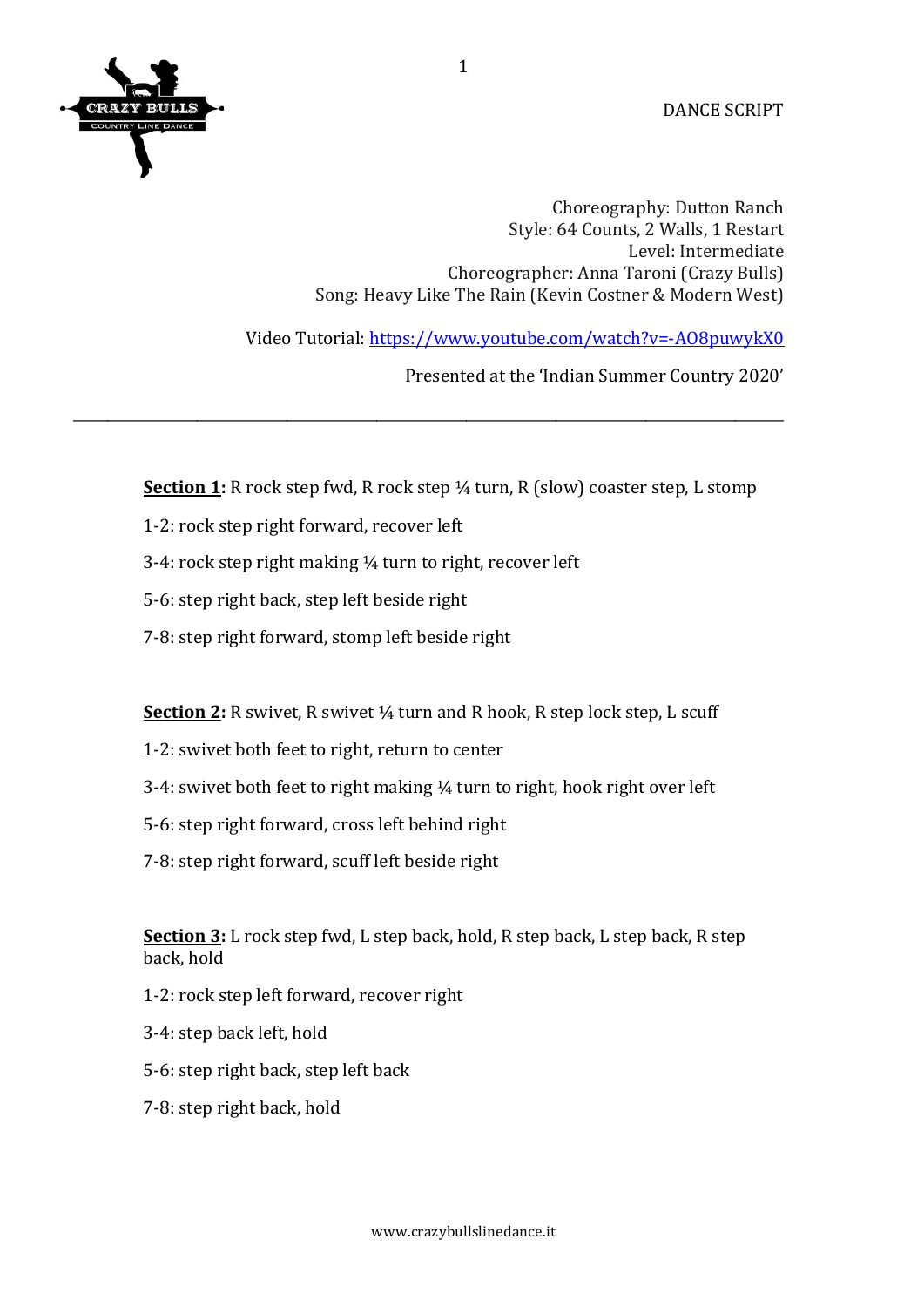

**Section 4:** L rumba fwd, hold, R step to right, together, R heel touch fwd, R flick

- 1-2: step left to left, step right beside left
- 3-4: step left forward, hold
- 5-6: step right to right, step left beside right
- 7-8: touch right heel forward, flick right

**Section 5:** R grapevine, L scuff, L step, R scuff, R step, L scuff

- 1-2: step right to right, cross left behind right
- 3-4: step right to right, scuff left beside right
- 5-6: step left to left, scuff right beside left
- 7-8: step right to right, scuff left beside right

**Section 6:** L grapevine, R scuff, R step fwd, L toe touch, L step back, R hook

- 1-2: step left to left, cross right behind left
- 3-4: step left to left, scuff right beside left
- 5-6: step right forward, touch left toe behind right
- 7-8: step left back, hook right over left

**Section 7:** R step lock step, L hook, L step fwd, R hook  $\frac{1}{2}$  turn right, R step fwd, L flick 

- 1-2: step right forward, cross left behind right
- 3-4: step right forward, hook left behind right
- 5-6: step left forward, hook right over left making  $\frac{1}{2}$  turn to right
- 7-8: step right forward, flick left